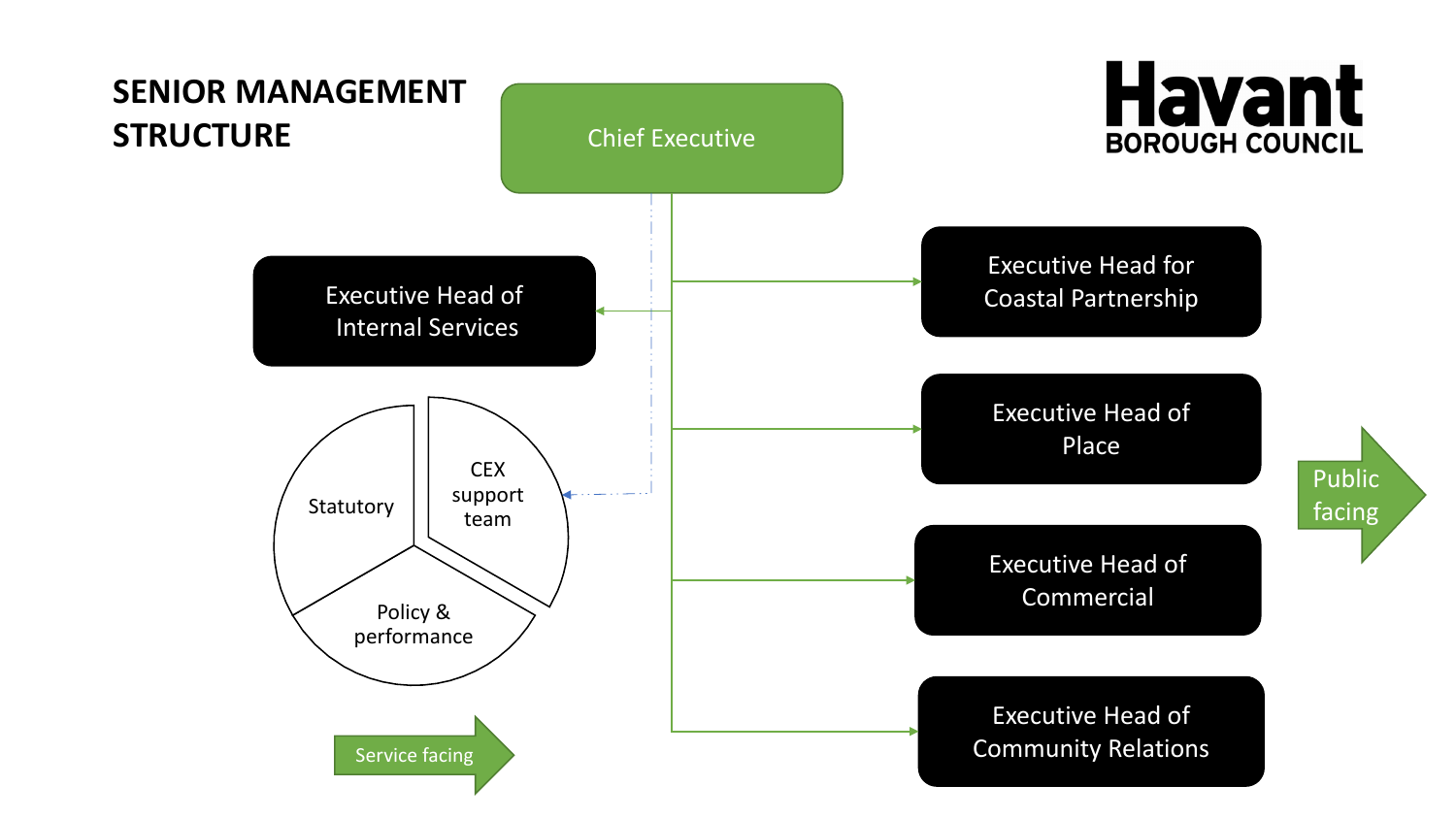#### Senior management team

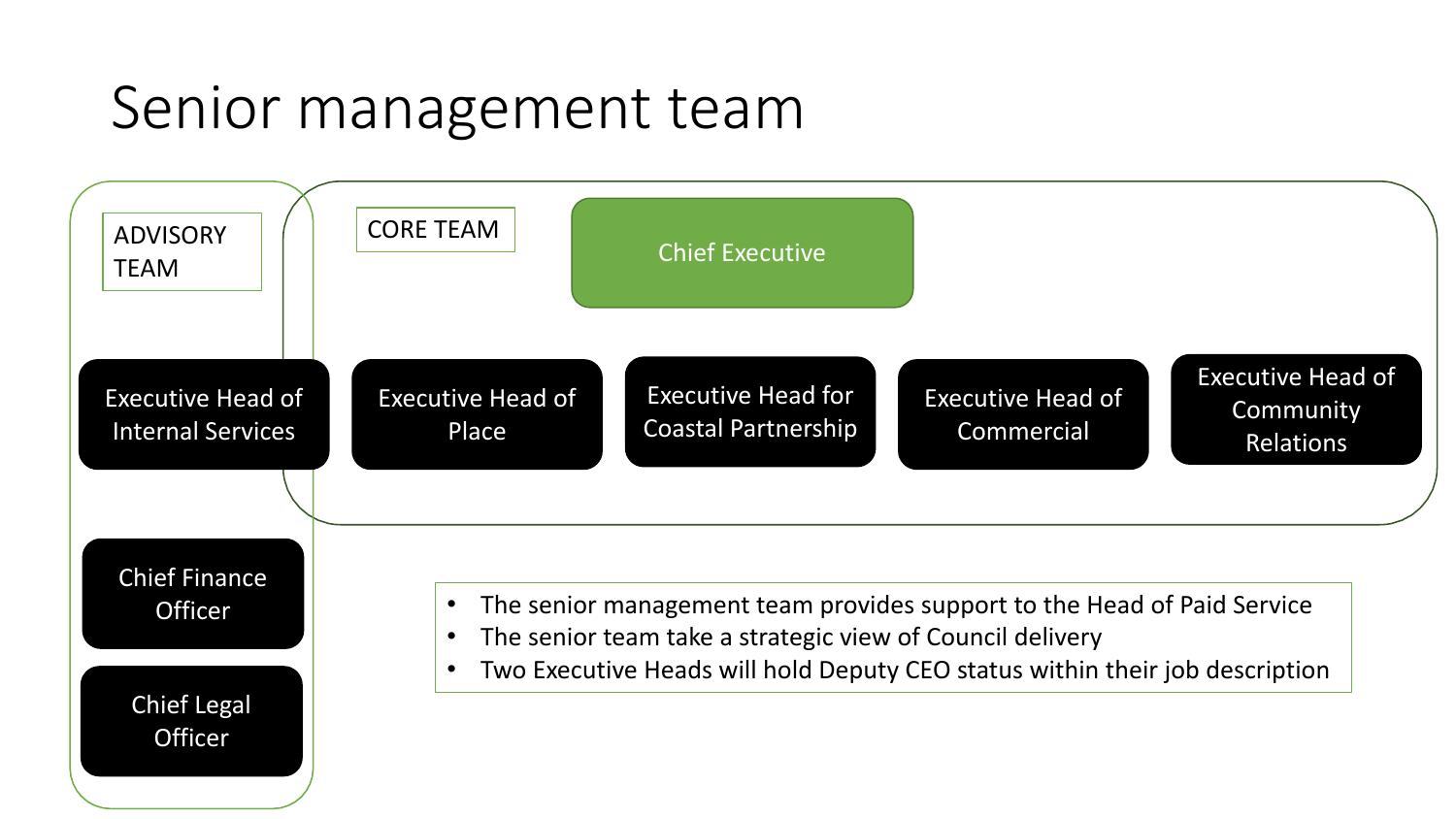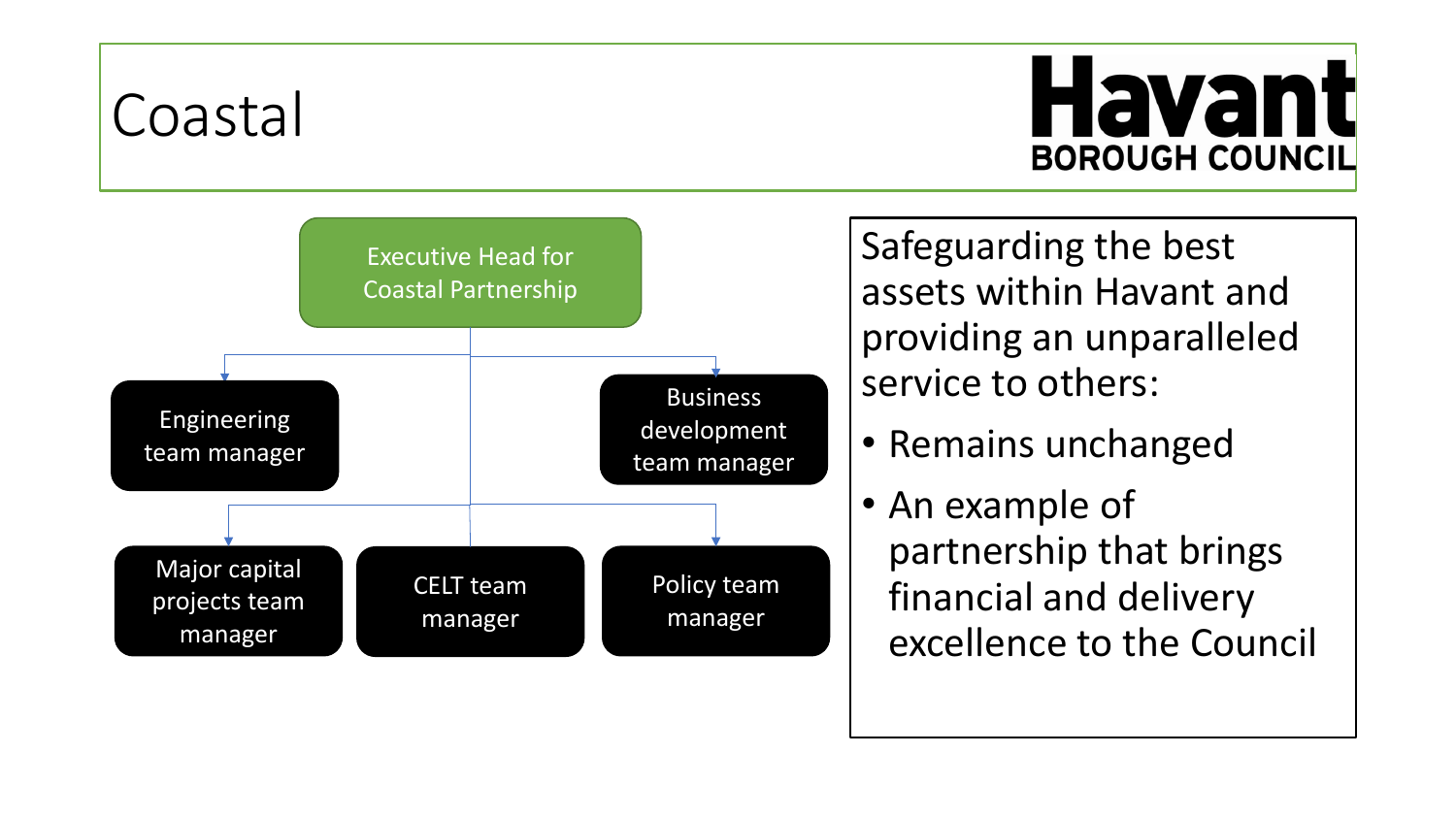#### Commercial

# **Havant BOROUGH COUNCIL**



Designing a commercial and entrepreneurial way to work:

- Commercial opportunities and innovation
- Client functions for
	- Norse
	- Capita
	- Leisure provision
- Property, asset management
- Managing business relations supporting the CEO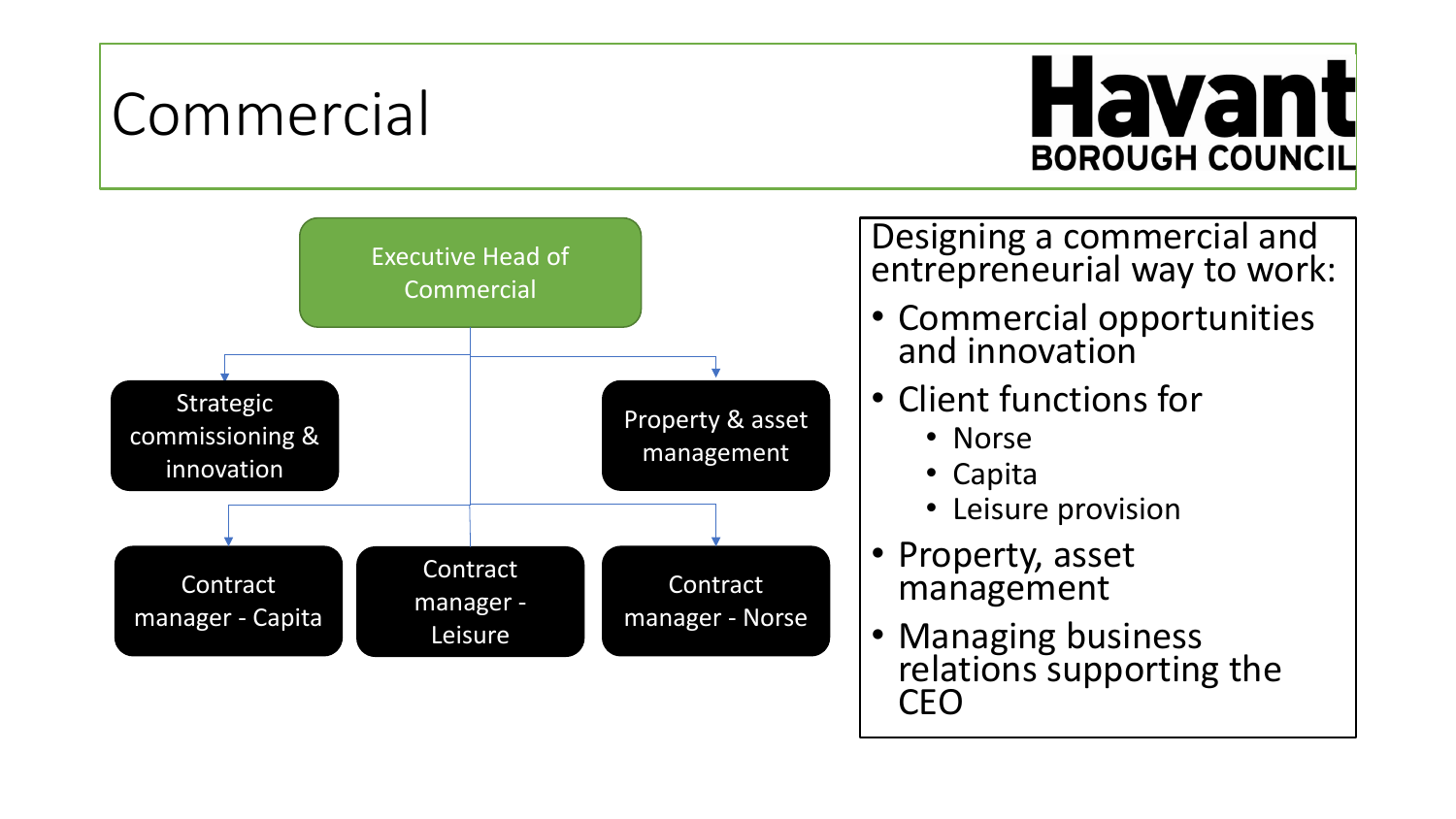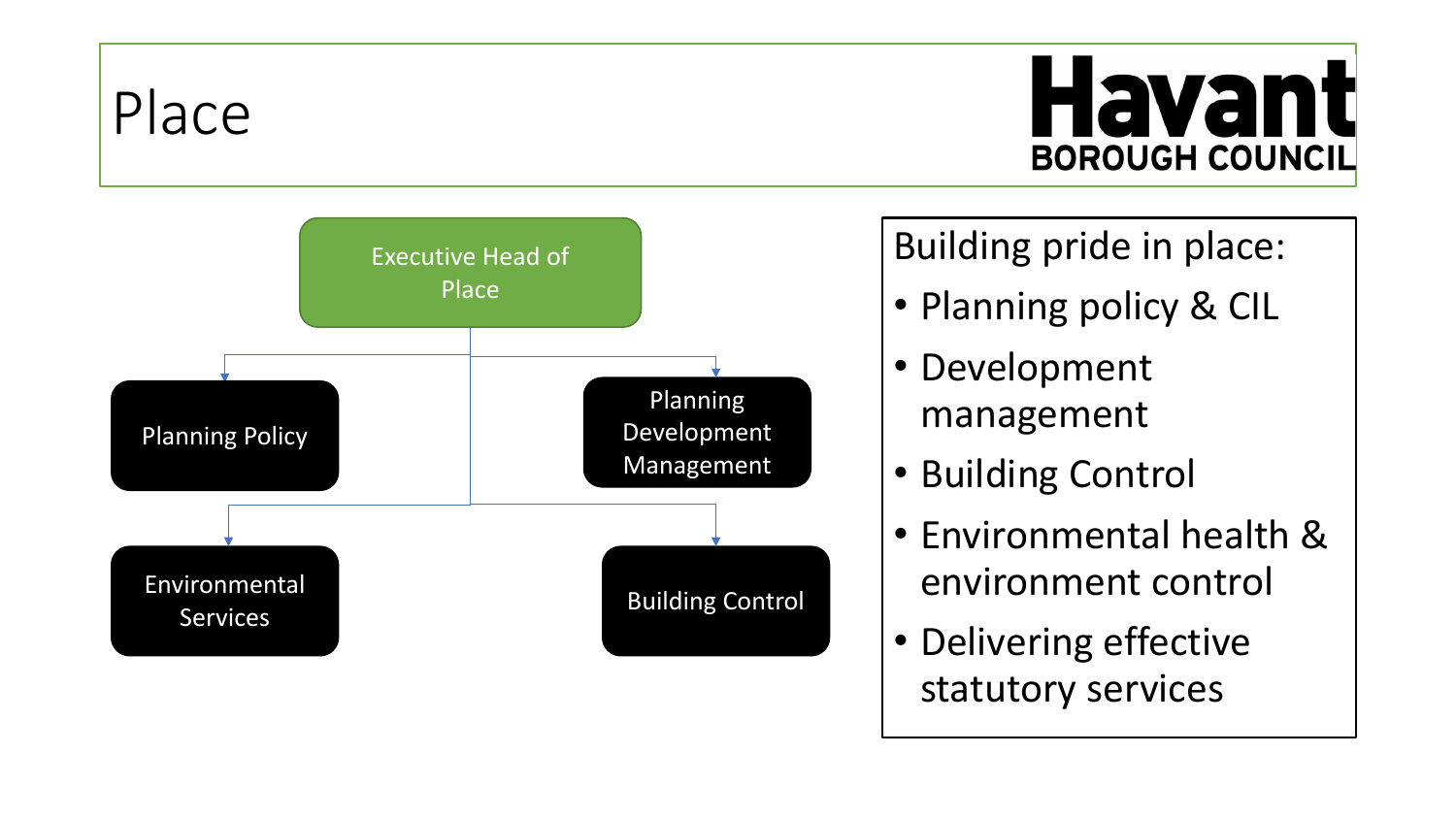# Community Relations





Providing the solutions for tomorrow's Havant:

- Housing solutions to homelessness, affordable and social housing
- Multi-disciplinary prevention enforcement team
- Multi partner community and leisure teams
- Economic development aligned with community development